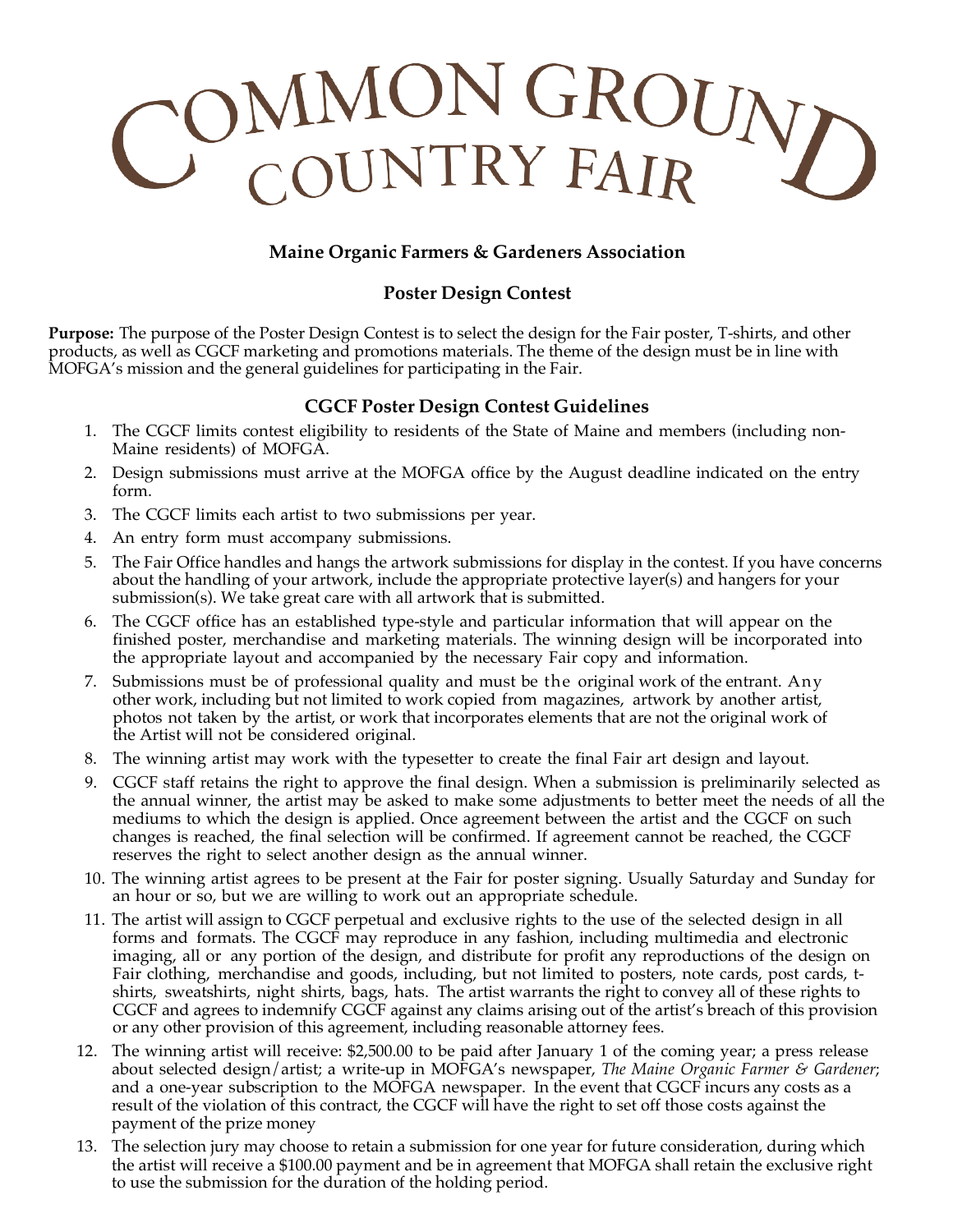14. Artists have two options for getting back their submission(s). Artists may: 1.) send the appropriate packaging material and pre-paid postage to the MOFGA Office, and the CGCF will return the work by mail; or 2.) come to the office and pick up submissions between the dates indicated on the application. Artists wishing to have their submission mailed back must provide adequate, reusable packing material so that the submission can be sent safely. If the artist does not send the appropriate packing material and pre-paid postage, or does not pick up her/his submission(s) by the deadline, the submission(s) become(s) the property of MOFGA. MOFGA is located on the on Crosby Brook Road in Unity. Office hours are 9 a.m. to 5 p.m., Monday through Friday.

### **General Design Guidelines**

While we do not want to discourage creativity in any way, we do want artists to be aware that the jury selecting the design disqualifies many absolutely outstanding submissions simply because they do not fit our technical requirements.

For example, an important consideration of the design jury is how well the design will reproduce on our tshirts with the printing process and inks used for MOFGA's Fair T-shirts. Most t-shirts printed these days are printed with plastic-based inks, but MOFGA's shirts are printed using more environmentally sound waterbased inks. However, water-based inks require a larger screen mesh than the plastic-based inks. This makes reproducing precise or very fine line alignments on cotton difficult.

The jury considers how the design will look on a poster, a t-shirt, and other Fair promotional materials and merchandise. Many designs look terrific up close, but lose their definition when viewed from a distance, which is something we are looking for in a shirt or poster design.

Here are further parameters and suggestions for your entry:

- **Use color, but be careful with blocks of color.** We are looking for designs that use color, but do so without large blocks of solid color because of the difficulty in printing such blocks of color on shirts.
- **Avoid watercolors**. Soft gradations of color, such as what is seen in watercolor-work, are exceedingly difficult to reproduce in the T-shirt screen-printing process. Screen-printing as a technique is a stenciling process that relies on modulating the density of a spatter pattern of fairly large flecks of color to simulate gradations of color. The spatter flecks make watercolor reproduction onto a T-shirt inexact. When possible we will avoid selecting watercolors as winning entries.
- **Don't use too much white**. The Fair T-shirts are printed on colored fabric; they are not printed on white. Thus, whenever white or pale tints of color are used in original artwork, white ink must be printed on the shirt. All of the subtleties of pale color seen in original artwork will not be reproducible on Fair shirts.
- **Do not use crosshatching as shading.** Very, very fine pen lines, spaced closely together in a crosshatching technique, are not cleanly reproducible on cloth. Unlike paper, t-shirt fabric is textured. The fineness of detail achievable is therefore limited in comparison to what can be achieved on the smooth surface of paper.
- **Stay away from large geometric borders**. Frames or borders using large geometric shapes, which must be precisely controlled during printing, will often become skewed or distorted on fabric. T-shirt fabric i s not dimensionally stable like paper, therefore during the printing and handling process the material will shift and large geometric shapes become distorted.
- **Dimensions should be roughly the same.** Entries definitely do not have to be exact squares, but your submission should be pretty close in height and width dimensions. Panoramic artwork does not fit well on our shirts. Poster size is approximately  $15.5" \times 23"$ . The reproduced design is generally 12 X 13 or so.
- **Photographs will not be accepted.**

You may review winning entries from prior years at www.mofga.org on the Poster page in the Fair section.

### **Postmark deadline for entries for the 2023 Common Ground Country Fair Poster Design Contest is Monday, August 1, 2022. We are not accepting hand delivered entries at this time.**